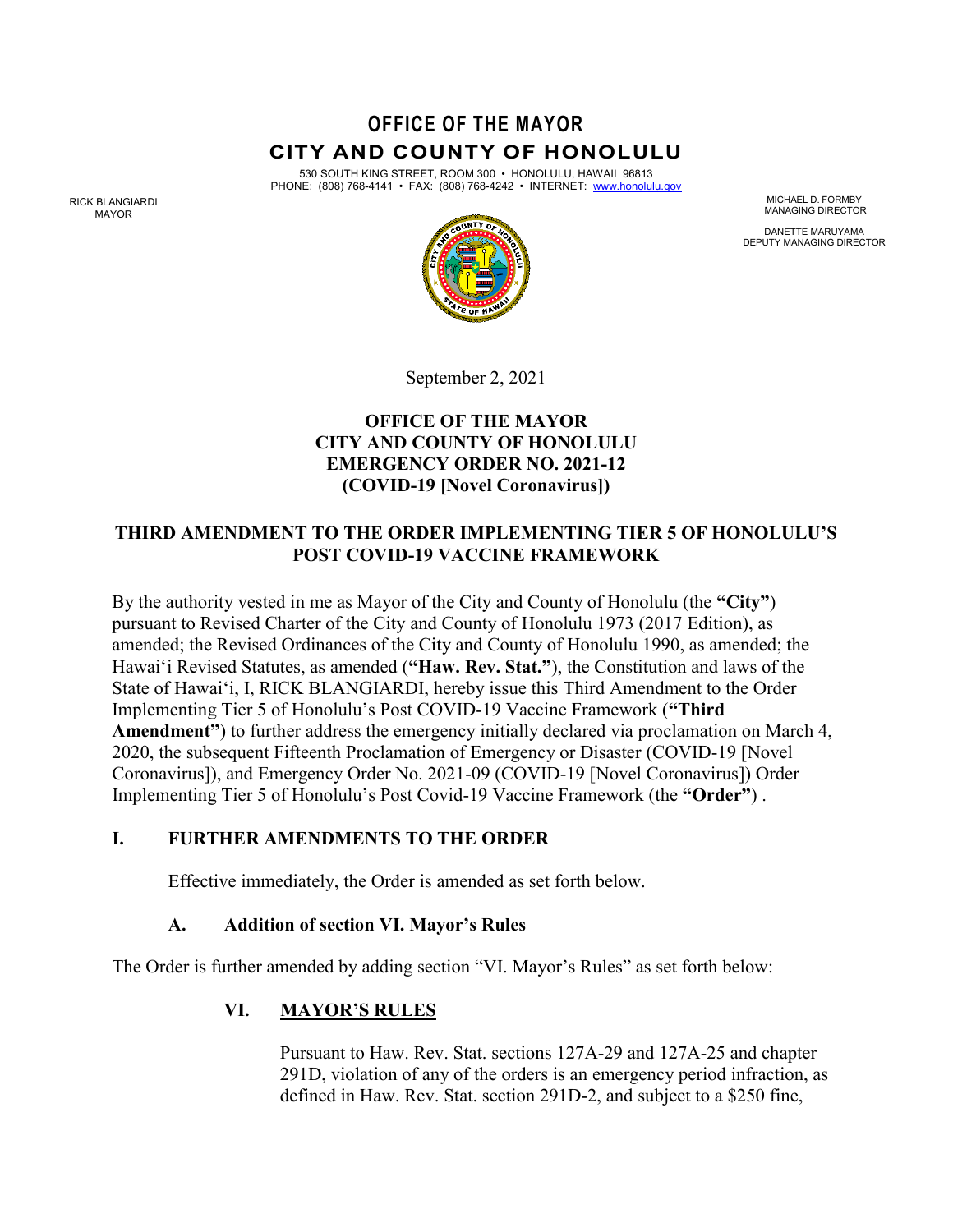unless the order, or part thereof, designates a different penalty for a particular violation.

Nothing contained in this section shall modify the criminal penalties for violating transpacific travel or quarantine rules set forth in the Governor's Proclamations, as amended. Should the penalty provisions relating to quarantine violations be adjudged inconsistent with the Governor's Proclamation, the Governor's Proclamation shall govern.

This section supersedes and replaces any other Mayor's Rules related to the COVID-19 emergency that have been promulgated.

#### **B. Deletion**

The following strikethrough language is deleted from the Order (2021-09):

1. "Overview" section, bottom of page 2, "Violation of any of the Orders is punishable as a misdemeanor, with fines of up to \$5,000, up to a year in jail, or both. Haw. Rev. Stat. § 127A-29; Mavor's Rules."

#### **II. BASIS FOR THIS ORDER**

On March 4, 2020, a City and County of Honolulu Proclamation COVID-19 [Novel Coronavirus] was issued in response to the COVID-19 pandemic. Subsequently, other City proclamations were issued to address the ongoing COVID-19 pandemic, including the most recent Fifteenth Proclamation of Emergency or Disaster (COVID-19 [Novel Coronavirus]).

A significant level of COVID-19, in particular Delta, the highly contagious SARS-CoV-2 virus strain, continues to spread throughout the City. As of August 26, 2021, the City has 6,682 "active" COVID-19 positive cases and has averaged 456 new COVID-19 cases per day over the last seven (7) days with a 9.8 percent positivity rate of COVID-19 tests performed over the same time period.

The U.S. Centers for Disease Control and Prevention ("CDC") reports that new variants of COVID-19, classified as "variants of concern," such as the Delta variant, are present in the United States. Some of these new variants currently account for the majority of COVID-19 cases sequenced in the City and are much more transmissible than earlier variants.

The recent appearance in the City of the highly transmissible Delta variant of COVID-19 has substantially increased the risk of infection. The risk of infection is higher in certain environments and the City must continue to take steps to mitigate the person-to-person spread of COVID-19 in those areas.